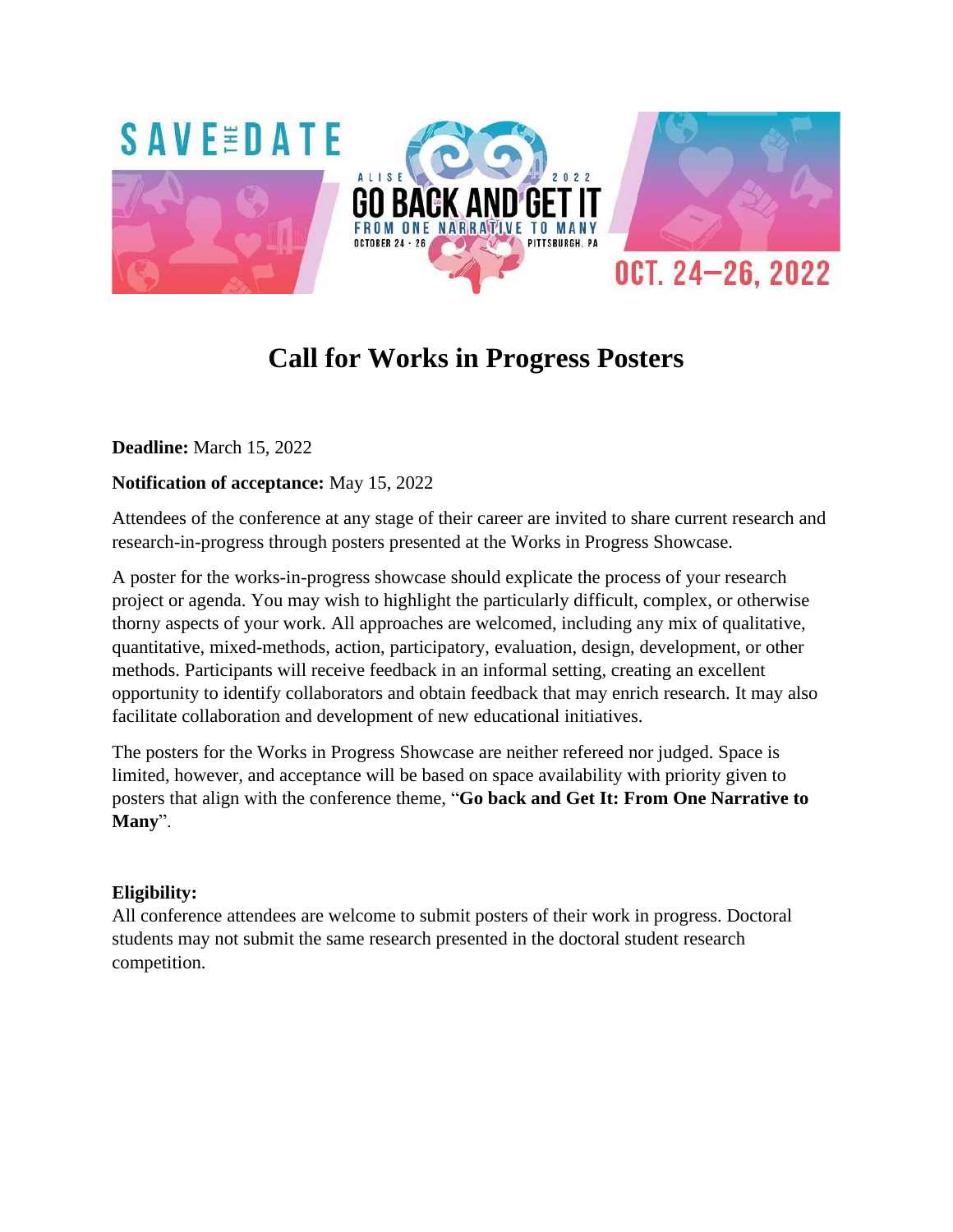#### **Submission Requirements and Instructions:**

All submissions must be entered via the ALISE 2022 submission system, EasyChair.

EasyChair Submission Site:<https://easychair.org/conferences/?conf=alise2022>

Select the appropriate track: Works in Progress Posters

All poster presenters are responsible for printing their final poster(s) at their own expense for presentation onsite at the ALISE Annual Conference.

#### **Proposal Submission Guidelines:**

- Length: The abstract for the Work in Progress posters should be 150-250 words in length.
- Keywords: Authors should provide two types of keywords.
	- (1) ALISE Research Taxonomy Topics: Authors should assign 3-5 keywords from the ALISE Research Taxonomy [\(https://www.alise.org/research-taxonomy-\)](https://www.alise.org/research-taxonomy-))
	- (2) Author Keywords: Authors should choose appropriate keywords (3-5 keywords) for their papers. Do not replicate keywords that were already listed from the ALISE Research Taxonomy.

#### **Conference Fee Waiver Policy**

All participants in any events of an ALISE Annual Conference must pay the appropriate registration fees.

## **Photo and Video Release**

Registration, attendance at, or participation in, ALISE meetings and other activities constitutes an agreement by the registrant to the use and distribution (both now and in the future) of the registrant or attendee's image or voice in recordings, both live and on-demand, photographs, video, electronic reproductions, and audio of such events and activities by ALISE. ALISE has the right to record content delivered at its annual conference and to utilize the recordings in future content, programs, or materials. Attendee's registration may include technology that monitors their activities throughout the meeting, such as session attendance and exhibit booths visited.

## **ALISE Conference Proceedings**

By submitting a proposal/paper/poster for consideration, all submitters agree to publish the submission, if accepted, in the ALISE Conference Proceedings, housed in the online repository IDEALS (https://www.ideals.illinois.edu/). Authors will retain the rights to their published work. Failure to comply with the proceedings deadlines or to present at the ALISE annual conference will result in removal of the submission from the ALISE Conference Proceedings.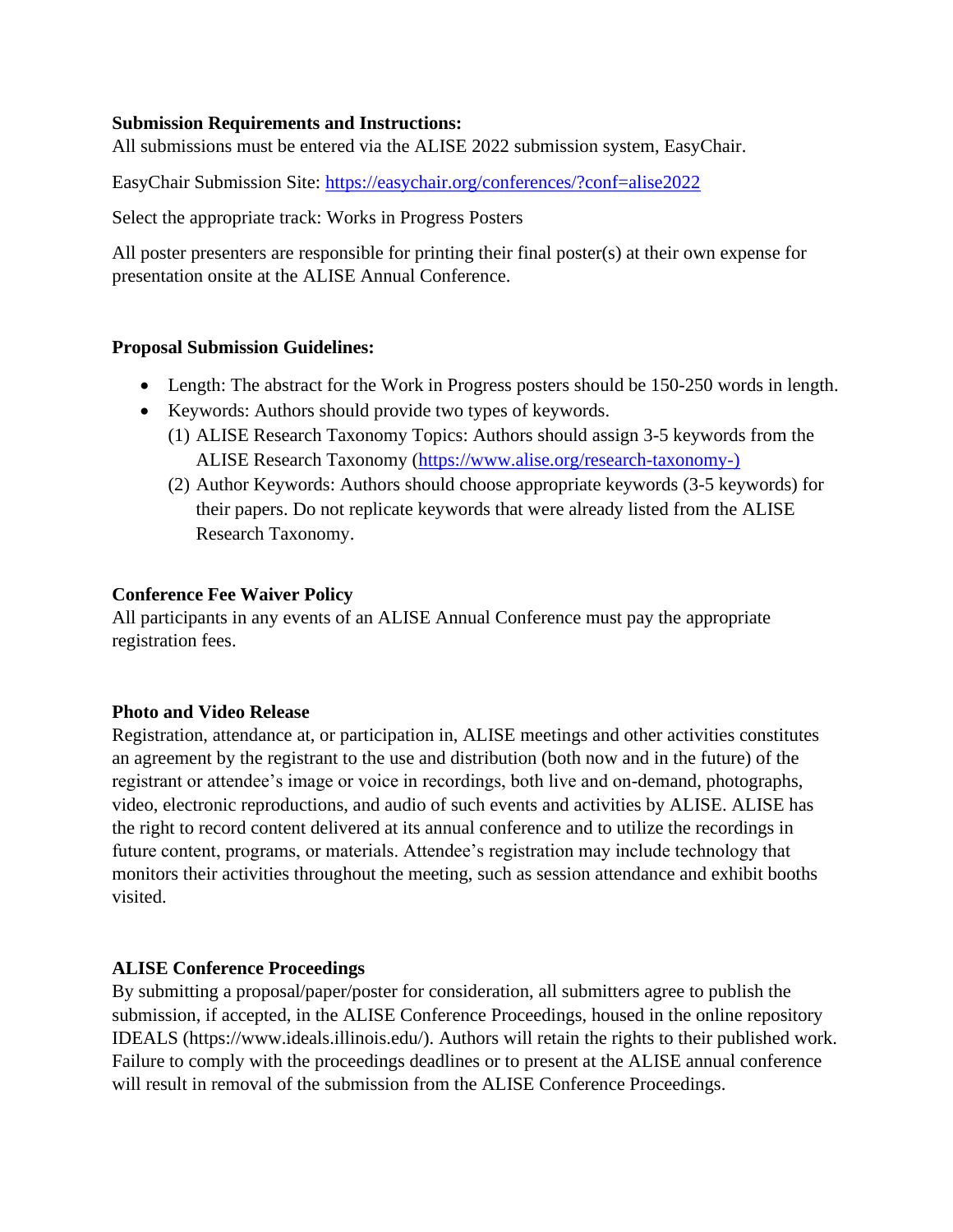#### **Presentation at the Annual Conference**

Authors whose proposals/papers/posters/panels are accepted for the annual conference are required to register for (fees apply), attend, and present the work at the ALISE 2022 annual conference. Failure to do so will result in removal of the papers/posters/panels from the conference schedule, the program, and the proceedings. Should the event be converted to a virtual conference, the same policy applies.

#### **Questions:**

Please direct questions regarding the 2021 ALISE Works in Progress Poster co-chairs:

Soo [Hyeon](mailto:skim541@iu.edu) (Sue) Kim, Indiana University Purdue University Indianapolis Laura [Saunders,](mailto:laura.saunders@simmons.edu) Simmons University